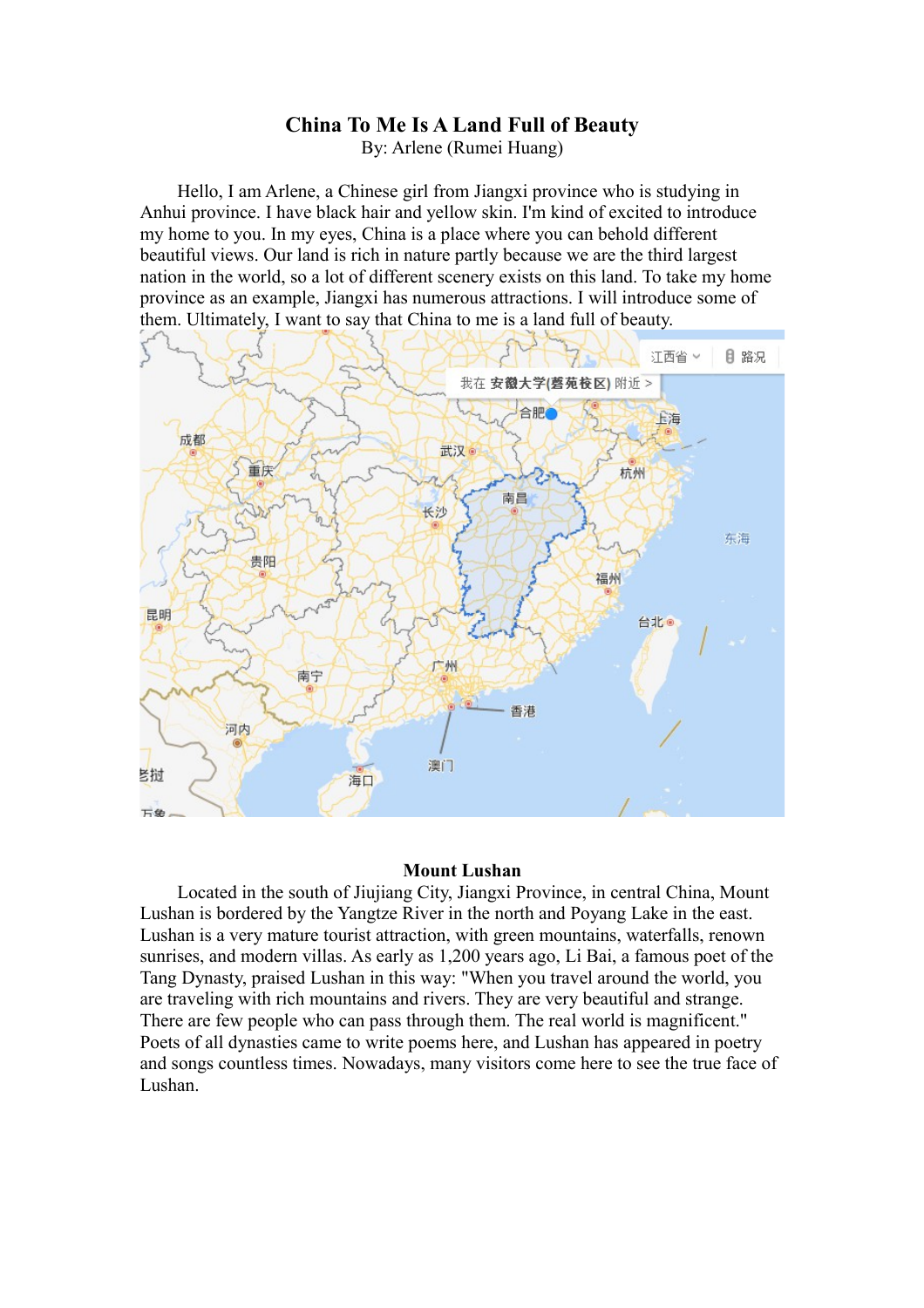

## **Wuyuan**

Since I was a kid, I have heard that Wuyuan is the most beautiful Chinese village, which is like a green pearl on the gold line between Mount Huangshan and the Jingdezhen. In spring, usually in March, many visitors come to see the beauty of canola flowers. I was there in 2015. Spring in Wuyuan is full of flowers. Yellow flowers, white pear tree flowers, pink peach blossoms, and many unknown wild flowers make the field very lively. Everywhere I went looked just like a landscape painting. When you are immersed in the sea of flowers, the smell and the visual enjoyment really entertain you. We can feel the soul fly freely. A beautiful scene you can't miss in the spring.